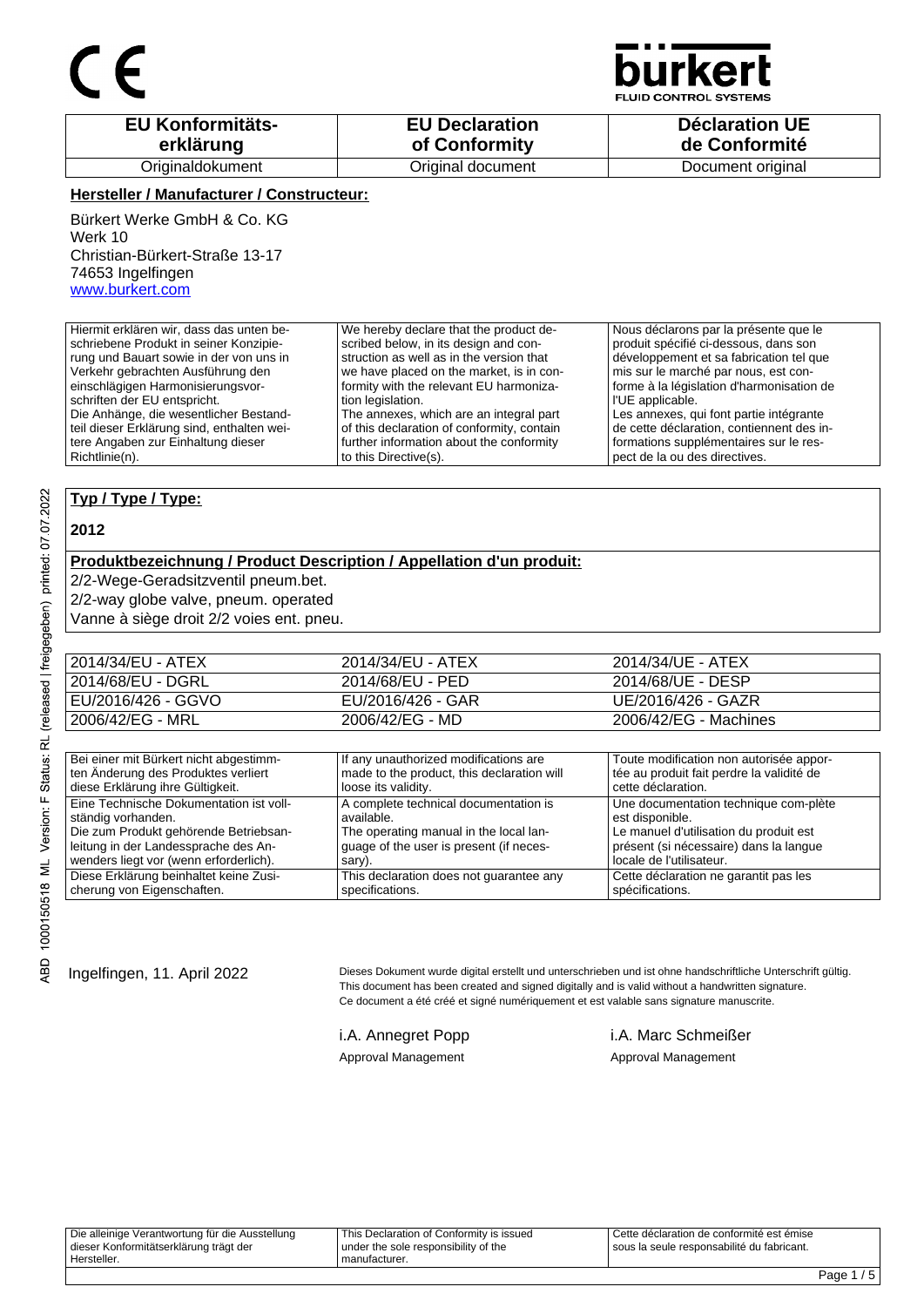



| <b>Anhang ATEX zur</b><br>EU Konformitätserklärung                                                                                                                                                                                                                                                                                                            | <b>Annex ATEX for</b><br><b>EU Declaration of Conformity</b>                                                                                                                                                                                                                                                                              | Annexe ATEX à la<br>Déclaration UE de                                                                                                                                                                                                                                                                                                   |
|---------------------------------------------------------------------------------------------------------------------------------------------------------------------------------------------------------------------------------------------------------------------------------------------------------------------------------------------------------------|-------------------------------------------------------------------------------------------------------------------------------------------------------------------------------------------------------------------------------------------------------------------------------------------------------------------------------------------|-----------------------------------------------------------------------------------------------------------------------------------------------------------------------------------------------------------------------------------------------------------------------------------------------------------------------------------------|
| Originaldokument                                                                                                                                                                                                                                                                                                                                              | Original document                                                                                                                                                                                                                                                                                                                         | Document original                                                                                                                                                                                                                                                                                                                       |
|                                                                                                                                                                                                                                                                                                                                                               |                                                                                                                                                                                                                                                                                                                                           |                                                                                                                                                                                                                                                                                                                                         |
| 2014/34/EU - ATEX                                                                                                                                                                                                                                                                                                                                             | 2014/34/EU - ATEX                                                                                                                                                                                                                                                                                                                         | 2014/34/UE - ATEX                                                                                                                                                                                                                                                                                                                       |
|                                                                                                                                                                                                                                                                                                                                                               | Reference in the Official Journal of the EU: L 96 dated 29.3.2014                                                                                                                                                                                                                                                                         |                                                                                                                                                                                                                                                                                                                                         |
| Typ / Type / Type (Geräteschlüssel / product specification key / clé de produit):                                                                                                                                                                                                                                                                             |                                                                                                                                                                                                                                                                                                                                           |                                                                                                                                                                                                                                                                                                                                         |
| 2012 ** **** ** ** **** * * ** **** (1)                                                                                                                                                                                                                                                                                                                       |                                                                                                                                                                                                                                                                                                                                           |                                                                                                                                                                                                                                                                                                                                         |
| Variabler Code / Variable code / Variable Code:<br>(1)                                                                                                                                                                                                                                                                                                        | Gilt nur in Verbindung mit / Only valid in combination with / Est uniquement valable en lien avec: PX51                                                                                                                                                                                                                                   |                                                                                                                                                                                                                                                                                                                                         |
| Der oben beschriebene Gegenstand der<br>Erklärung erfüllt die Vorschriften der<br>Richtlinie 2014/34/EU des Europäischen<br>Parlaments und des Rates vom 26. Februar<br>2014 zur Harmonisierung der<br>Rechtsvorschriften der Mitgliedstaaten<br>für Geräte und Schutzsysteme zur be-<br>stimmungsgemäßen Verwendung in ex-<br>plosionsgefährdeten Bereichen. | The object of the declaration described<br>above is in conformity with Directive<br>2014/34/EU of the European Parliament<br>and of the Council of 26 February 2014<br>on the harmonisation of the laws of the<br>Member States relating to equipment<br>and protective systems intended for use<br>in potentially explosive atmospheres. | L'objet de la déclaration décrit ci-dessus<br>est conforme à la directive 2014/34/UE<br>du Parlement européen et du Conseil du<br>26 février 2014 relative à l'harmonisation<br>des législations des États membres<br>concernant les appareils et les systèmes<br>de protection destinés à être utilisés<br>en atmosphères explosibles. |
| Nur gültig in Verbindung mit der EX-<br>Kennzeichnung des Gerätes!                                                                                                                                                                                                                                                                                            | Only valid in combination with the<br>EX-marking of the equipment!                                                                                                                                                                                                                                                                        | Uniquement valable en liaison avec le<br>marquage EX de l'appareil!                                                                                                                                                                                                                                                                     |
| Das Gerät kann eingesetzt werden ge-<br>mäß den auf dem Typschild und in der<br>Betriebsanleitung angegebenen Daten.                                                                                                                                                                                                                                          | The device can be used in accordance<br>with the data given on the nameplate<br>and in the operating instructions.                                                                                                                                                                                                                        | Le dispositif peut être utilisé conformé-<br>ment aux indications de la plaque signa-<br>létique et dans la notice d'utilisation.                                                                                                                                                                                                       |
| Die Schutzziele der Niederspannungs-<br>richtlinie 2014/35/EU wurden eingehal-<br>ten.                                                                                                                                                                                                                                                                        | The protection objectives of the low<br>Voltage Directive 2014/35/EU are com-<br>plied with.                                                                                                                                                                                                                                              | Les objectifs de sécurité de la Directive<br>Basse Tension 2014/35/UE ont été ob-<br>servés.                                                                                                                                                                                                                                            |
| Für die Bewertung wurden folgende<br>Normen herangezogen (wenn anwend-<br>bar):<br>EN 80079-36:2016, EN 80079-37:2016                                                                                                                                                                                                                                         | For evaluation of the conformity, the<br>following standards were consulted<br>(if applicable):                                                                                                                                                                                                                                           | Pour l'évaluation de la conformité, les<br>normes suivantes ont été utilisées (le<br>cas échéant):                                                                                                                                                                                                                                      |
|                                                                                                                                                                                                                                                                                                                                                               |                                                                                                                                                                                                                                                                                                                                           |                                                                                                                                                                                                                                                                                                                                         |
| Das genannte Produkt ist bescheinigt<br>durch die Notifizierte Stelle:                                                                                                                                                                                                                                                                                        | The product is certified by the Notified<br>Body:                                                                                                                                                                                                                                                                                         | Le produit est certifié par l'organisme<br>notifié:                                                                                                                                                                                                                                                                                     |
|                                                                                                                                                                                                                                                                                                                                                               | Name und Anschrift der Notifizierten Stelle:/ Name and Address of the notified body:/ Nom et adresse de l'organisme notifié:                                                                                                                                                                                                              |                                                                                                                                                                                                                                                                                                                                         |
|                                                                                                                                                                                                                                                                                                                                                               | <b>Bureau Veritas CPS</b><br>Germany GmbH<br><b>Businesspark</b><br>86842 Türkheim, Germany                                                                                                                                                                                                                                               |                                                                                                                                                                                                                                                                                                                                         |
| EU-Baumusterprüfbescheinigung Nr.:                                                                                                                                                                                                                                                                                                                            | EU Type Examination Certificate No.:<br>EPS 18 ATEX 2 008 X, 02.03.2018                                                                                                                                                                                                                                                                   | Attestation d'examen UE de type Non.:                                                                                                                                                                                                                                                                                                   |

|                                         |                                      |                                               | - |  |
|-----------------------------------------|--------------------------------------|-----------------------------------------------|---|--|
| l sind zu beachten                      | I documentation have to be observed. | l avec le produit doivent être respectées.    |   |  |
| der mitgelieferten Produktdokumentation | installation of the enclosed product | l décrites dans la documentation fournie      |   |  |
| Die Sicherheits- und Einbauhinweise     | The instructions for safety and      | I Les consignes de sécurité et d'installation |   |  |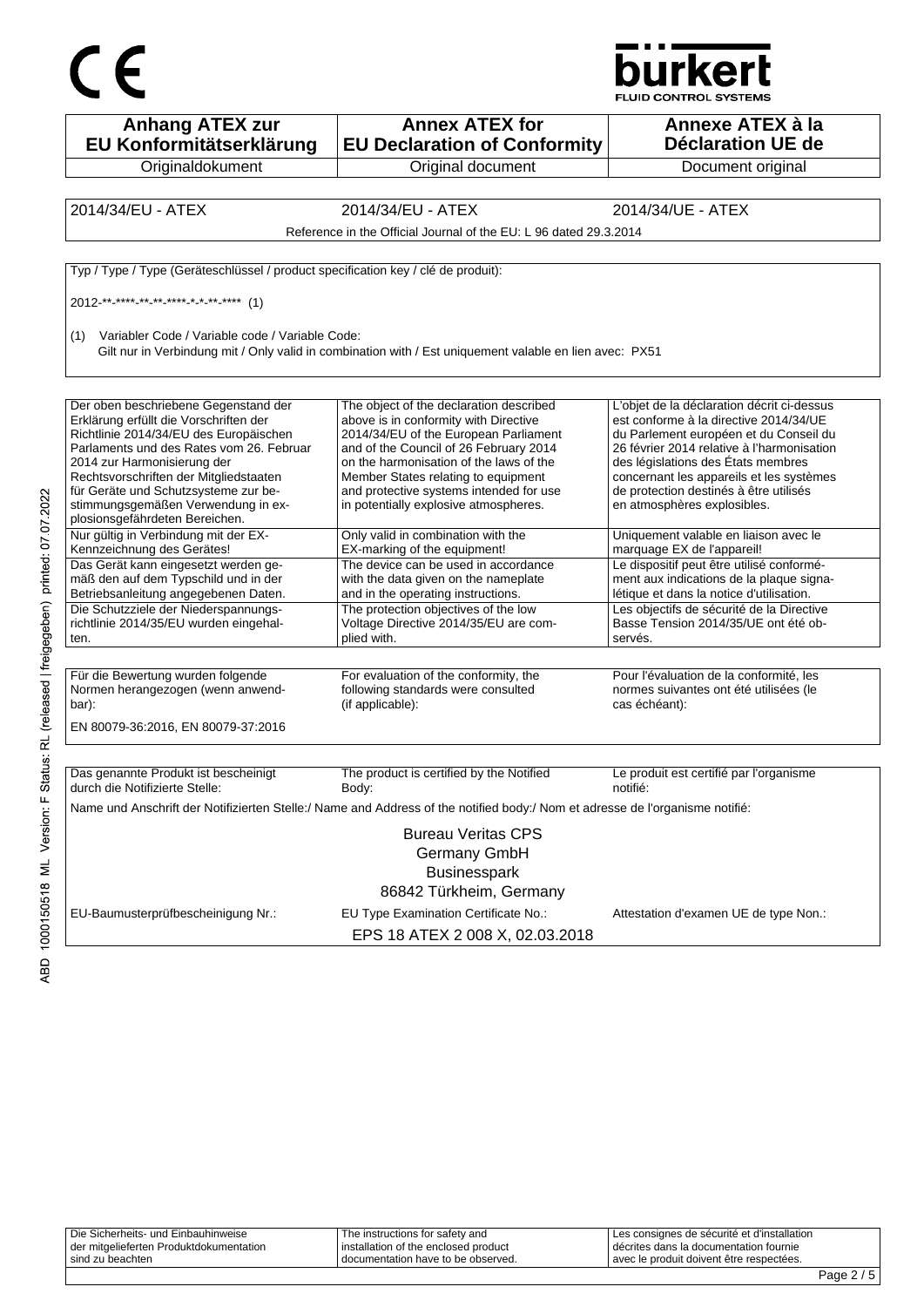# $C \in$

## **burkert**

**FLUID CONTROL SYSTEMS** 

| <b>Anhang DGRL zur</b><br>EU Konformitätserklärung                                                                                                                                                                                                                                                        | <b>Annex PED for</b><br><b>EU Declaration of Conformity</b>                                                                                                                                                                                                                                                                                                                    | Annexe DESP à la<br><b>Déclaration UE de</b>                                                                                                                                                                                                                                                           |  |
|-----------------------------------------------------------------------------------------------------------------------------------------------------------------------------------------------------------------------------------------------------------------------------------------------------------|--------------------------------------------------------------------------------------------------------------------------------------------------------------------------------------------------------------------------------------------------------------------------------------------------------------------------------------------------------------------------------|--------------------------------------------------------------------------------------------------------------------------------------------------------------------------------------------------------------------------------------------------------------------------------------------------------|--|
| Originaldokument                                                                                                                                                                                                                                                                                          | Original document                                                                                                                                                                                                                                                                                                                                                              | Document original                                                                                                                                                                                                                                                                                      |  |
|                                                                                                                                                                                                                                                                                                           |                                                                                                                                                                                                                                                                                                                                                                                |                                                                                                                                                                                                                                                                                                        |  |
| 2014/68/EU - DGRL                                                                                                                                                                                                                                                                                         | 2014/68/EU - PED                                                                                                                                                                                                                                                                                                                                                               | 2014/68/UE - DESP                                                                                                                                                                                                                                                                                      |  |
|                                                                                                                                                                                                                                                                                                           | Reference in the Official Journal of the EU: L 189 dated 27.6.2014                                                                                                                                                                                                                                                                                                             |                                                                                                                                                                                                                                                                                                        |  |
| Abweichend zu 2014/68/EU Artikel 1<br>Absatz 2 f) werden folgende Angaben<br>gemacht.                                                                                                                                                                                                                     | Varying from 2014/68/EU, Article 1 (2)<br>(f), the following information shall be<br>provided.                                                                                                                                                                                                                                                                                 | Paragraphe 2 Contrairement à<br>2014/68/UE Article 1, f), les détails sui-<br>vants ont été fournis.                                                                                                                                                                                                   |  |
| Typ / Type / Type (Geräteschlüssel / product specification key / clé de produit):<br>2012-**-****-**-**-(1)-*-*-**-****                                                                                                                                                                                   |                                                                                                                                                                                                                                                                                                                                                                                |                                                                                                                                                                                                                                                                                                        |  |
| Leitungsanschluss (LTA = DN) / port connection / raccord - category I:<br>(1)                                                                                                                                                                                                                             | DGRL gilt nur, wenn LTA > DN25 / PED valid only for LTA > DN25 / DESP valide de LTA > DN25<br>Maximaler Betriebsdruck PN 15 bar bei DN65 / PN 12,5 bar bei DN80 / PN 10 bar bei DN100<br>max. working pressure PN 15 bar at DN65 / PN 12,5 bar at DN80 / PN 10 bar at DN100<br>Pression de service maximale PN 15 bar pour DN65 / PN 12,5 bar pour DN80 / PN 10 bar pour DN100 |                                                                                                                                                                                                                                                                                                        |  |
| Der oben beschriebene Gegenstand der<br>Erklärung erfüllt die Vorschriften der<br>Richtlinie 2014/68/EU des Europäischen<br>Parlaments und des Rates vom 15. Mai<br>2014 zur Harmonisierung der Rechts-<br>vorschriften der Mitgliedstaaten über die<br>Bereitstellung von Druckgeräten auf<br>dem Markt. | The object of the declaration described<br>above is in conformity with Directive<br>2014/68/EU of the European Parliament<br>and of the Council of 15 May 2014 on<br>the harmonisation of the laws of the<br>Member States relating to the making<br>available on the market of pressure<br>equipment.                                                                         | L'objet de la déclaration décrit ci-dessus<br>est conforme à la directive 2014/68/UE<br>du Parlement européen et du Conseil du<br>15 mai 2014 relative à l'harmonisation<br>des législations des États membres con-<br>cernant la mise à disposition sur le mar-<br>ché des équipements sous pression. |  |
| Für die Bewertung wurden folgende<br>Normen herangezogen (wenn anwend-<br>bar):<br>EN 13480-5:2017, EN 12266-1:2012                                                                                                                                                                                       | For evaluation of the conformity, the<br>following standards were consulted<br>(if applicable):                                                                                                                                                                                                                                                                                | Pour l'évaluation de la conformité, les<br>normes suivantes ont été utilisées (le<br>cas échéant):                                                                                                                                                                                                     |  |
|                                                                                                                                                                                                                                                                                                           |                                                                                                                                                                                                                                                                                                                                                                                |                                                                                                                                                                                                                                                                                                        |  |
| Angewandtes Konformitäts-<br>bewertungsverfahren: Modul A<br>(Interne Fertigungskontrolle)                                                                                                                                                                                                                | Applied conformity assessment:<br>Module A<br>(Internal production control)                                                                                                                                                                                                                                                                                                    | Examen de conformité appliqué:<br><b>Module A</b><br>(Vérification interne de la production)                                                                                                                                                                                                           |  |
| Einteilung nach Artikel 4 und Anhang II:<br>Fluidklasse 1 (gasförmig oder flüssig),<br>Diagramm 6, Kategorie I<br>Instabile Gase sind ausgeschlossen.<br>Max. Betriebsdruck PN 10 bar bei DN 100                                                                                                          | Classification acc. to Article 4 and Annex II:<br>Class 1 fluid (gaseous or liquid)<br>Chart 6, Category I<br>Unstable gases are excluded.<br>Max. working pressure PN 10 bar at DN 100                                                                                                                                                                                        | Classification de l'article 4 et à l'annexe II:<br>Classe 1 de fluide (gazeux ou liquide)<br>Tableau 6, Catégorie I<br>Gaz instables sont exclus. Pression de<br>service maximale PN 10 bar pour DN 100                                                                                                |  |

ABD 1000150518 ML Version: F Status: RL (released | freigegeben) printed: 07.07.2022

| Das Produkt kann unter den folgenden Bedingungen<br>The product can be used under the following condi-<br>verwendet werden (abhängig vom max Druck, dem<br>tions (dependent of the maximum operating pressure,<br>LTA und dem Medium), ohne Kategorie<br>the LTA and the medium), without category |                                     | Le produit peut être utilisé dans les conditions sui-<br>vantes (dépendante de la pression de service maxi-<br>male, la LTA et le milieu), sans catégorie |                                   |                            |                                   |
|----------------------------------------------------------------------------------------------------------------------------------------------------------------------------------------------------------------------------------------------------------------------------------------------------|-------------------------------------|-----------------------------------------------------------------------------------------------------------------------------------------------------------|-----------------------------------|----------------------------|-----------------------------------|
| Medium                                                                                                                                                                                                                                                                                             | Bedingungen                         | Fluid                                                                                                                                                     | <b>Conditions</b>                 | <b>Fluide</b>              | Conditions                        |
| Gruppe 1, §4.1.c.i                                                                                                                                                                                                                                                                                 | IDN < 25                            | Fluid group 1, §4.1.c.i                                                                                                                                   | DN < 25                           | Fluide groupe 1, §4.1.c.i  | DN < 25                           |
| Gruppe 2, §4.1.c.i                                                                                                                                                                                                                                                                                 | $DN \leq 32$ oder PS*DN $\leq 1000$ | Fluid group 2, §4.1.c.i                                                                                                                                   | $DN \leq 32$ or PS*DN $\leq 1000$ | Fluide groupe 2, §4.1.c.i  | $DN \leq 32$ ou PS*DN $\leq 1000$ |
| Gruppe 1, §4.1.c.ii                                                                                                                                                                                                                                                                                | $DN \le 25$ oder PS*DN $\le 2000$   | Fluid group 1, §4.1.c.ii                                                                                                                                  | $DN \le 25$ or PS*DN $\le 2000$   | Fluide groupe 1, §4.1.c.ii | $DN \le 25$ ou PS*DN $\le 2000$   |
| Gruppe 2, §4.1.c.ii                                                                                                                                                                                                                                                                                | $DN \le 200$ oder PS*DN $\le 5000$  | Fluid group 2, §4.1.c.ii                                                                                                                                  | $DN \le 200$ or PS*DN $\le 5000$  | Fluide groupe 2, §4.1.c.ii | $DN \le 200$ ou PS*DN $\le 5000$  |
| DN (LTA) in mm and PS (PN) in bar                                                                                                                                                                                                                                                                  |                                     |                                                                                                                                                           |                                   |                            |                                   |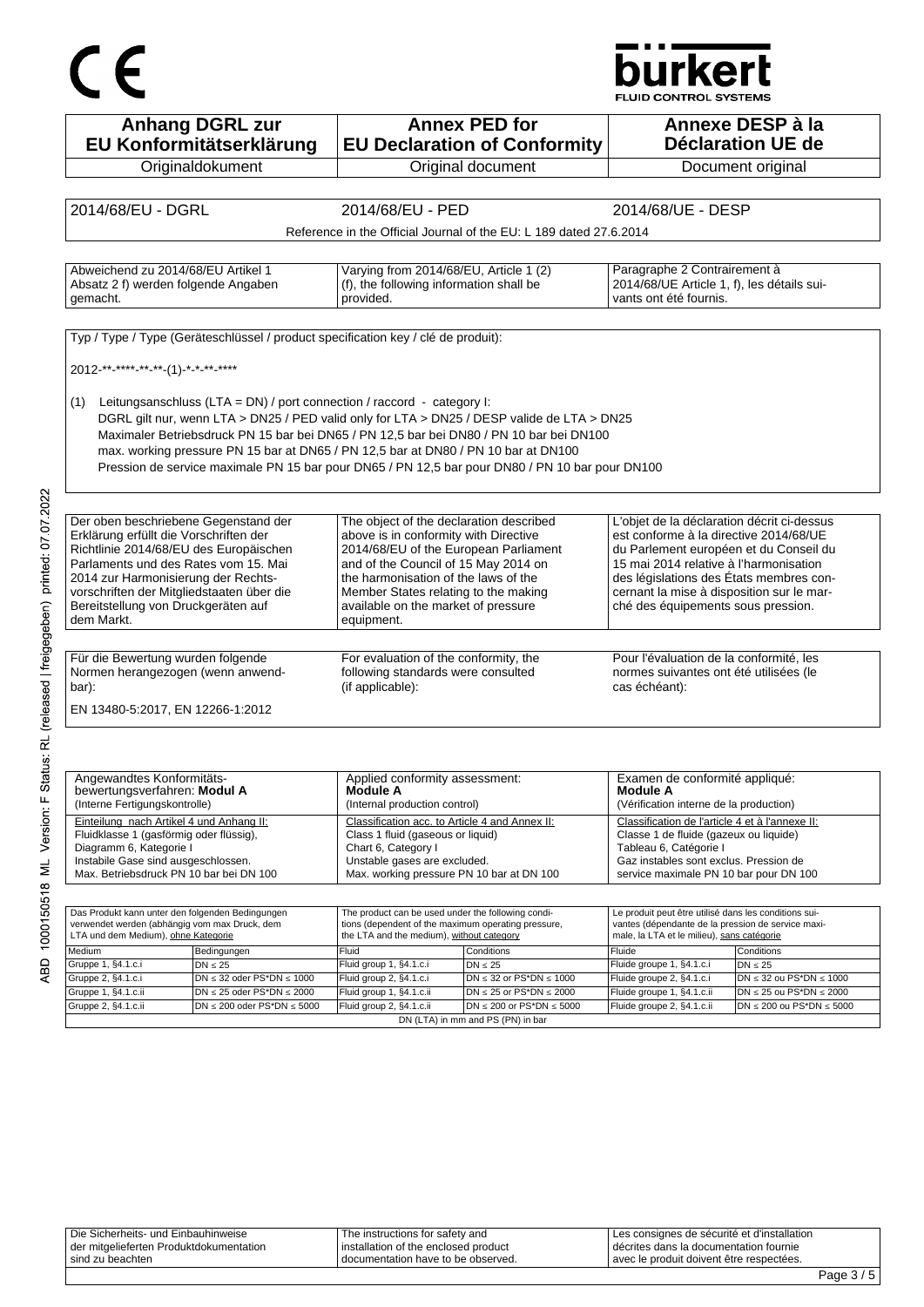



**Anhang GGVO zur EU Konformitätserklärung Originaldokument Annex GAR for EU Declaration of Conformity** Original document **Annexe GAZR à la Déclaration UE de**  Document original EU/2016/426 - GGVO EU/2016/426 - GAR UE/2016/426 - GAZR Reference in the Official Journal of the EU: L 81 dated 31.03.2016 Typ / Type / Type (Geräteschlüssel / product specification key / clé de produit):  $2012^{-**}$  \*\*\*\*\*\_\*\*\_\*\*\*\_\*\*\*\*\_\*\_\*\*\*\_\*\*\*\* (1) (1) Variabler Code / Variable code / Variable Code: Gilt nur in Verbindung mit / Only valid in combination with / Est uniquement valable en lien avec: PO19 oder PO20 Der oben beschriebene Gegenstand der Erklärung erfüllt die Vorschriften der Verordnung (EU) 2016/426 des Europäischen Parlaments und des Rates vom 9. März 2016 über Geräte zur Verbrennung gasförmiger Brennstoffe und zur Aufhebung der Richtlinie 2009/142/EG. The object of the declaration described above is in conformity with Regulation (EU) 2016/426 of the European Parliament and of the Council of 9 March 2016 on appliances burning gaseous fuels and repealing Directive 2009/142/EC. L'objet de la déclaration décrit ci-dessus est conforme à la Règlement (UE) 2016/426 du Parlement européen et du Conseil du 9 mars 2016 concernant les appareils brûlant des combustibles gazeux et abrogeant la directive 2009/142/CE. Für die Bewertung wurden folgende Normen herangezogen (wenn anwendbar): For evaluation of the conformity, the following standards were consulted (if applicable): Pour l'évaluation de la conformité, les normes suivantes ont été utilisées (le cas échéant): EN 13611:2015, EN 161:2011+A3:2013, EN 16678:2015 Das genannte Produkt ist bescheinigt durch die Notifizierte Stelle: The product is certified by the Notified Body: Le produit est certifié par l'organisme notifié: Name und Anschrift der Notifizierten Stelle:/ Name and Address of the notified body:/ Nom et adresse de l'organisme notifié DVGW Cert GmbH Josef-Wirmer-Straße 1-3 53123 Bonn, Germany EU-Baumusterprüfbescheinigung Nr.: EU Type Examination Certificate No.: Attestation d'examen UE de type Non.: CE-0085BO6147, 16.04.2020

|                                         |                                        | -                                           |
|-----------------------------------------|----------------------------------------|---------------------------------------------|
| sind zu beachten                        | I documentation have to be observed.   | avec le produit doivent être respectées.    |
| der mitgelieferten Produktdokumentation | I installation of the enclosed product | l décrites dans la documentation fournie    |
| Die Sicherheits- und Einbauhinweise     | e instructions for safety and          | Les consignes de sécurité et d'installation |